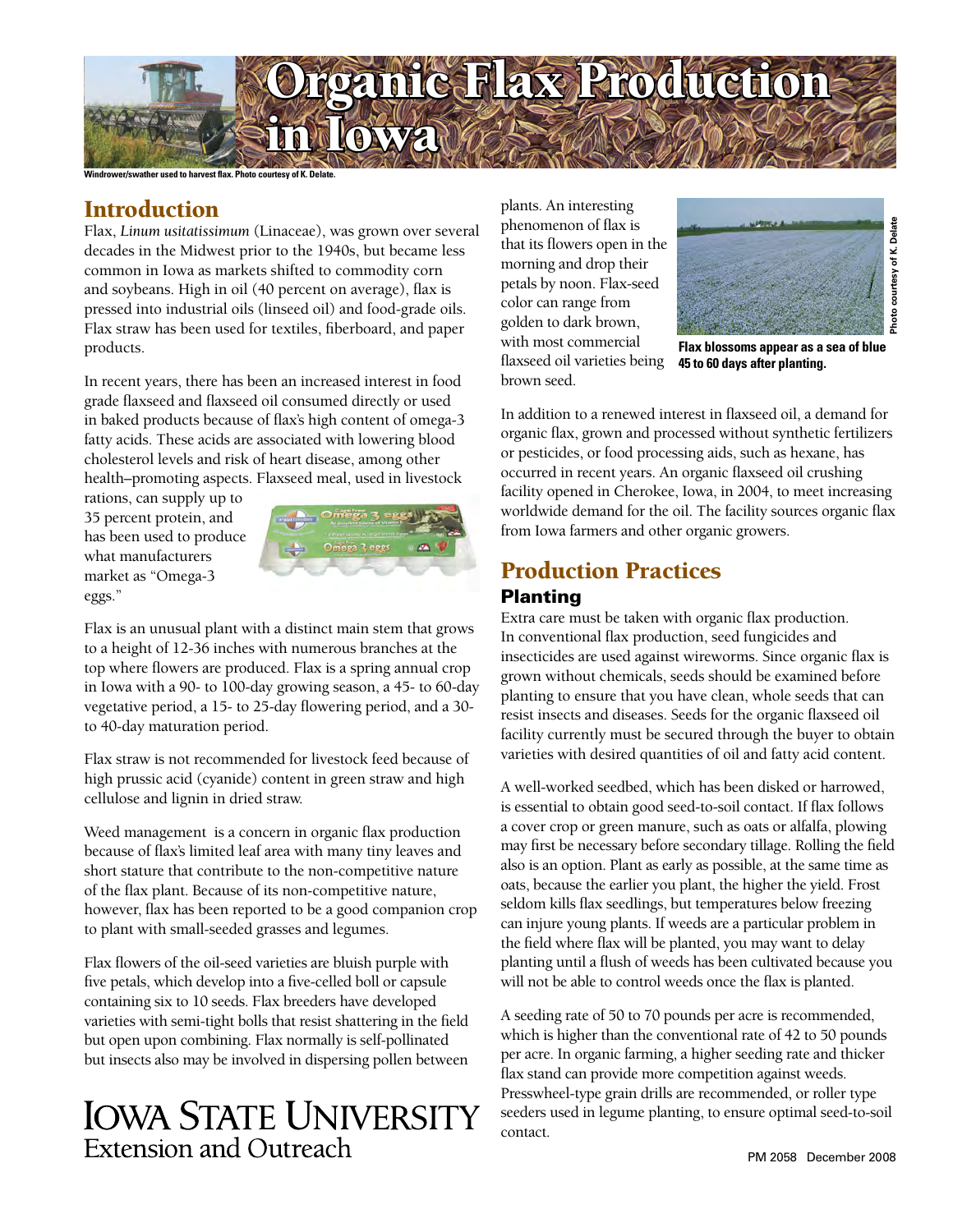|  | <b>Compost</b><br><b>Presence</b> | <b>Stand</b><br>(plants/ft <sup>2</sup> ) | <b>Plant height</b><br>(cm) | <b>Broadleaf</b><br>(weeds/m <sup>2</sup> ) | Grass<br>$(t)$ (weeds/m <sup>2</sup> ) | <b>Flax dry weight</b><br>(pounds/acre) | <b>Weeds dry weight</b><br>(pounds/acre) | Yield <sup>1</sup> (bushels/<br>acre) |
|--|-----------------------------------|-------------------------------------------|-----------------------------|---------------------------------------------|----------------------------------------|-----------------------------------------|------------------------------------------|---------------------------------------|
|  | No Compost                        | 77.1                                      | 60.6 <sup>2</sup>           | 15.4                                        | 0.54                                   | 4.451                                   | 30.7                                     | 23.5 <sub>b</sub>                     |
|  | <b>Compost</b>                    | 74.5                                      | 63.3a                       | 14.9                                        | $1.00\,$                               | 4.504                                   | 41.2                                     | 28.0a                                 |
|  | $LSD*0.05$                        | $NS**$                                    | 1.37                        | ΝS                                          | ΝS                                     | <b>NS</b>                               | ΝS                                       | 2.82                                  |

**Table 1. Flax performance with compost in the organic flax trial, Neely-Kinyon Farm, Greenfield, Iowa, 2005.**

Yield was calculated at 9% moisture.

Letters that are the same following the means equal no statistical difference between these means at a 95% confidence level.

\* Least significant difference

\*\* Not statistically significant

## Fertility Requirements

Flax prefers a pH of 6.0 to 6.5, so lime should be applied if soils are in a lower range. Nitrogen recommendations include a range of options, based on existing soil fertility, previous crop, and organic-compliant nitrogen source. Flax prefers a fertile soil, but excessive nitrogen can result in increased weed growth and lodging. Research at Iowa State University identified a 5 bushel/acre increase in yield with a nitrogen application of 50 pounds/acre derived from composted chicken manure (Table 1). Compost also increased plant height with no additional effect on weed populations.

Phosphorus or potassium may need to be applied if you are underseeding a legume with the flax. (See the red clover underseeding section of this publication.) With soils containing organic matter of 2 to 5 percent, 20 pounds/acre of phosphate and potash are recommended, if your soils' P and K content is in the low range. If organic compost and fertilizer are applied, it is recommended that these materials are applied prior to flax planting and not in the drill row. Crop rotations are equally important: flax following a barley/red clover crop produced greater yields than flax following corn (Table 2). Flax biomass also was greater in fields following barley/red clover. For these reasons, it is recommended that flax follows a legume crop, such as oats/ alfalfa, wheat/red clover, or soybeans, which may not provide much N for the flax crop, but the soil will not be as deprived of N as it would be following a corn crop.

#### **Table 2. Organic flax plant performance, Crawfordsville, Iowa, 2005.**

| <b>Previous Crop</b><br>in Rotation | <b>Stand</b><br>(plants/ft <sup>2</sup> ) | <b>Plant</b><br>height<br>(cm) | <b>Flax dry</b><br>weight<br>(pounds/acre) | Yield <sup>1</sup><br>(bushels/<br>acre) |
|-------------------------------------|-------------------------------------------|--------------------------------|--------------------------------------------|------------------------------------------|
| <b>Barley/red</b><br>clover         | 89.8 <sup>2</sup>                         | 61.9a                          | 3.554a                                     | 33.1a                                    |
| Corn                                | 91.2 <sub>b</sub>                         | 52.6b                          | 1.639c                                     | 13.6c                                    |
| <b>Soybeans</b>                     | 114.3a                                    | 61.7a                          | 2.784b                                     | 25.8 <sub>b</sub>                        |
| $LSD*0.05$                          | 15.7                                      | 3.0                            | 727                                        | 3.71                                     |

Yield was calculated at 9% moisture.

Letters that are the same following the means equal no statistical difference between these means at a 95% confidence level.

Least significant difference

## Variety Selection

The first item of business for organic flax growers in Iowa is to check with their buyers on the required flax varieties. Despite the vast number of flax varieties, flax grown for the organic flaxseed oil market must meet food grade oil specifications, limiting the seed choice to brown seeds high in oil and polyunsaturated fatty acids. Currently, two varieties are the most widely grown for the organic flaxseed oil market: CDC Bethune and NorLin, bred in Canada for flax rust resistance and high yields. No organically grown seed was available at the time of this report, so organic producers are permitted to use untreated conventional seed for the organic flaxseed oil market.

Research at Iowa State University has shown no differences in terms of yields and biomass (Table 3). Lodging also was not a problem in the three years of the research with these varieties.

#### **Table 3. Variety performance in the organic flax trial, Neely-Kinyon Farm, Greenfield, Iowa 2005.**

| <b>Variety</b>     | <b>Stand</b><br>(plants/ft <sup>2</sup> ) | <b>Plant</b><br>height<br>(cm) | <b>Flax dry</b><br>weight<br>(pounds/acre) | Yield <sup>1</sup><br>(bushels/<br>acre) |
|--------------------|-------------------------------------------|--------------------------------|--------------------------------------------|------------------------------------------|
| <b>CDC Bethune</b> | 69.6 <sup>2</sup>                         | 60.4b                          | 4.375                                      | 27.1                                     |
| <b>NorLin</b>      | 82.0a                                     | 63.46a                         | 4.581                                      | 24.5                                     |
| $LSD*0.05$         | 5.28                                      | 1.35                           | $NS**$                                     | <b>NS</b>                                |

Yield was calculated at 9% moisture.

Letters that are the same following the means equal no statistical

difference between these means at a 95% confidence level.

\* Least significant difference

\*\* Not statistically significant

#### Weed Management

In conventional flax production, weeds are controlled with pre-and post-emergent synthetic herbicides, which are not allowed in organic production. Without herbicides, weeds can become a major constraint in producing high organic flax yields. Organic flax producers' weed management strategies include crop rotation, planting flax on land free of quackgrass and Canada thistle, and planting an underseeding of red clover (Figure 1). It is essential to till weeds that germinate early in the spring before flax planting. Also included in these strategies is planting a disease-resistant, high- yielding variety in warm soils that facilitate rapid flaxseed germination.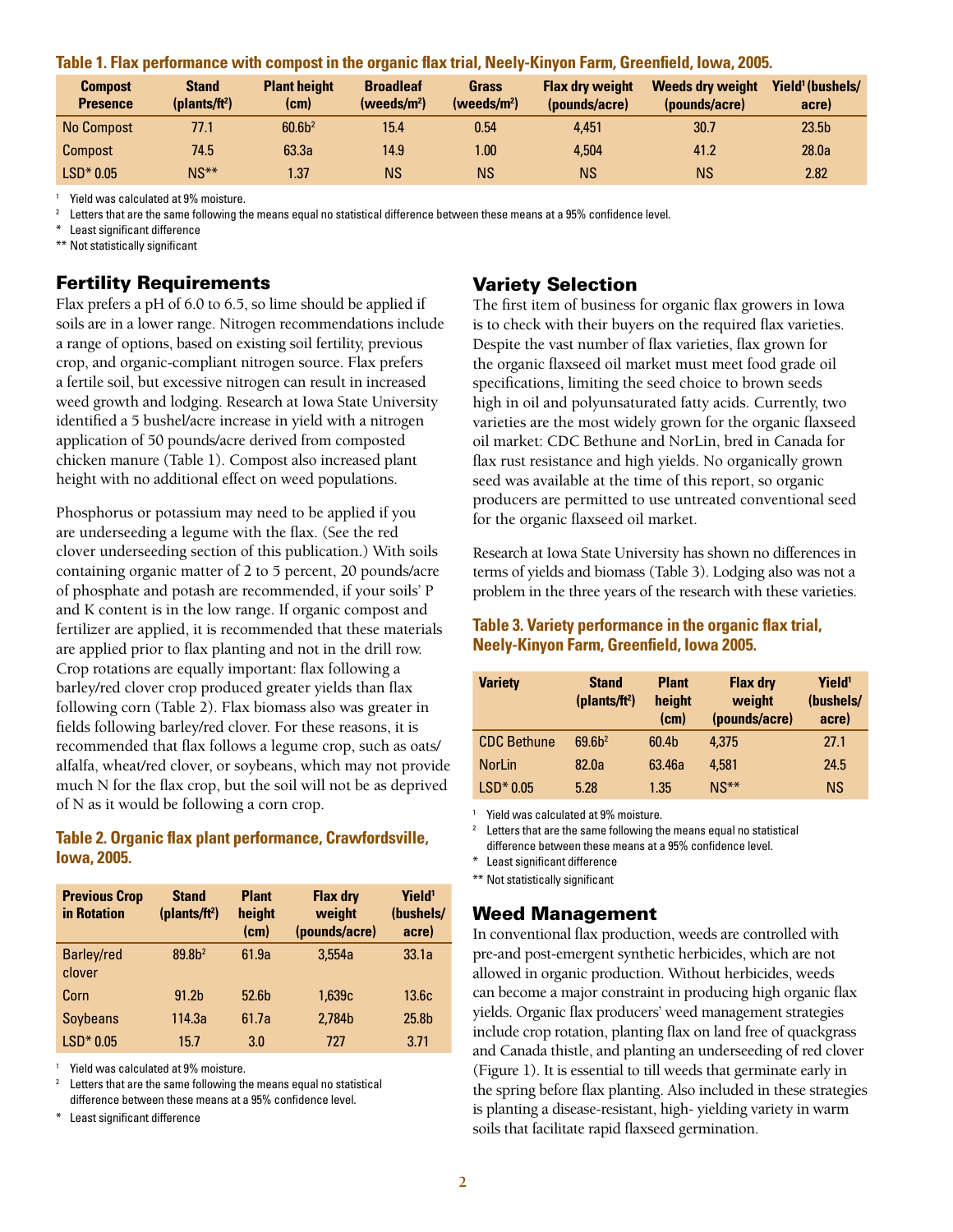#### *Red clover underseeding*

Red clover is recommended as an underseeded crop planted with flax at a rate of 10 lb/acre. While no statistical differences were obtained in yields between fields with red clover and those without an underseeding, the red clover crop produced significant biomass after the flax harvest, serving as a soilbuilding crop in the rotation—a requirement for certified organic production.



**Figure 1. Weeds can be a major problem in organic flax production. In this trial in Greenfield, Iowa, a red clover underfeeding was effective in lowering grass weed populations. Broadleaf weeds averaged 16 weeds/m2 while grass weeds were less than 3 weeds/m2 in the red clover sub-treatments.**

#### Disease Management

Fortunately for organic flax producers, disease problems have been limited, due to the excellent flax breeding programs across Canada, North Dakota, and Minnesota, which have produced varieties resistant to flax rust, the most significant fungal disease. Another disease mitigated through resistance or tolerance programs includes pasmo, a fungus that can overwinter on flax plant debris. Plowing or disking flax fields following harvest is recommended to destroy any harmful fungi. Resistant varieties also should be used to prevent wilt, a soil-borne fungus. Seedling blights, such as *Pythium* and *Rhizoctonia*, are only problematic in very cool, wet weather. Insects can infect flax with aster yellows, a mycoplasma-like organism, and crinkle, a virus. However, Iowa farmers have not reported aster yellows or crinkle in their fields.

#### Insect Management

As with diseases, insect pests have not been a problem in organic flax fields in Iowa. Nevertheless, you should inspect your fields on a regular basis for any potential problems. In conventional fields, cutworms and wireworms have been reported in the flax seedling stage, destroying plant roots and cutting whole seedlings. Aphids, aster leafhoppers, tarnished plant bugs, and grasshoppers also have been reported in conventional flax, causing damage ranging from distorting flax tips to chewing bolls off a plant. Beet webworms may eat flax plant parts. While no single tactic is recommended for each of these pests, management strategies for insect pests, should they arise, have been developed in organic agriculture, such as the application of *Bacillus thuringiensis* against caterpillar

pests. Inspect regularly for insect activity. Collect any insect pests in alcohol or freeze in a closable plastic bag and take to your Extension office for identification. Then call the Iowa State University Organic Agriculture Program, (515) 294-7069, to report any insect pests and to receive recommendations.

#### **Harvesting**

While flax does not shatter or lodge as easily as other small grains, follow additional harvest considerations in order to obtain the highest quality organic flax. Because herbicides cannot be used, and excessive green weeds in organic fields at harvest can interfere with combining, flax usually is windrowed and allowed to dry before combining. Combining without windrowing is only recommended for weed-free fields.



**The best method for harvesting organic flax is to windrow the flax first with a swather, then use a pick-up combine after weeds have dried down from green (left) to brown (right) and the moisture in the flax in the windrows has decreased to at least 10 percent.**

If you harvest flax too early, the yield will be decreased, but waiting too long can reduce oil quality. Harvest your flax when 90 percent of the bolls are brown and the seed moisture drops to 10 to 12 percent and seeds can be threshed easily. If flax stems are still green and plants are blooming due to extended wet weather, you should wait until all but the very late bolls are ripe. Make the decision to harvest based on the experience of your buyer or other organic flax growers in your area.

Flaxseed should dry down in the windrow until reaching 8 to 10 percent moisture—a requirement for long-term storage. If possible, after combining, run your seeds through a seed cleaner to remove all unopened bolls, cracked seeds, and green weed seeds, which will reduce your selling price. Weed seeds can be a problem: Pennsylvania smartweed seeds are the same size as flax and will require special attention.

In addition, any green matter can cause problems with your stored flax, inviting insects and diseases, such as mold. Immature white or green flaxseeds result from harvesting too early or from poor growing conditions that delayed normal seed development, while black or discolored seeds result from a late harvest, poor growing conditions, or plant disease. Your buyer will require a sample of your flax in a plastic bag. Send a representative sample because you want to know what your clean-out or dockage rate will be. A clean-out rate of 10 to 15 percent is considered a good rate for organic production.

Broken or split seeds may result from poor growing conditions or damage by harvesting equipment. To separate the seed from the boll without cracking the seeds, use the following settings on your combine: cylinder speeds of 1100 to 1200 rpm with a